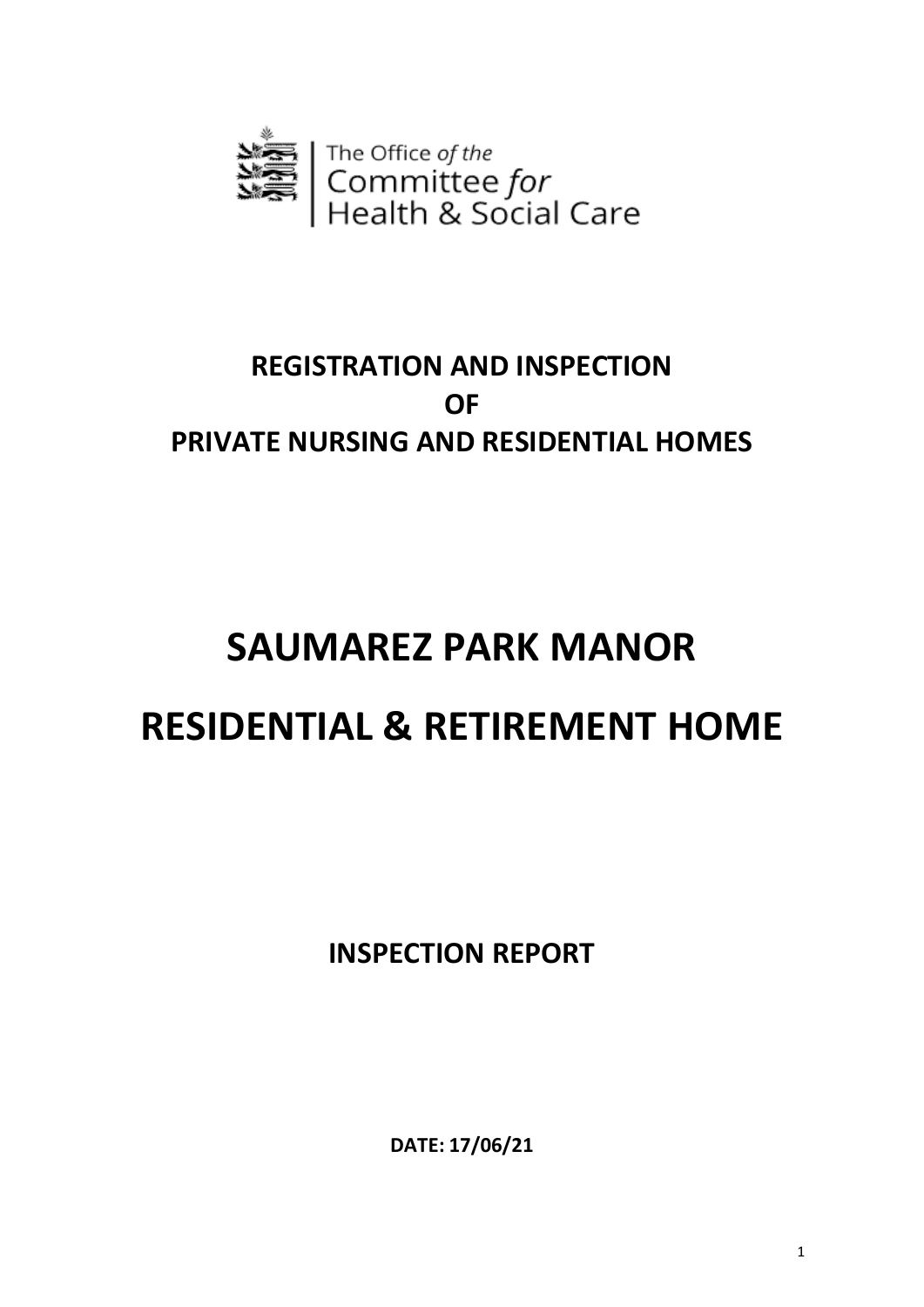# **This report may only be quoted in its entirety and may not be quoted in part or in any abridged form for any public or statutory purpose**

## **HEALTH & SOCIAL CARE REGISTRATION AND INSPECTION OF PRIVATE NURSING AND RESIDENTIAL HOMES**

#### **INTRODUCTION**

The Registration and Inspection unit of Health & Social Care (HSC) has a statutory responsibility to inspect private nursing and residential homes within the Bailiwick of Guernsey at least twice per year. The Registration and Inspection Officer undertakes a minimum of one announced and one unannounced inspection per year.

The inspections are undertaken in order to establish whether the care home is meeting the legal requirements i.e. The Nursing and Residential Homes (Guernsey) Law 1976 and its associated Ordinances, together with the agreed standards.

In reading the report the following factors should be borne in mind:

- The report is only accurate for the period when the home was inspected.
- Alterations to physical facilities or care practices may subsequently have occurred in the home.
- Feedback will have been given orally to the senior person on duty at the time of the visit.
- Both the Inspector and the Registered Home Owner/Care Manager of the home to which it refers will agree the report as an accurate report.
- The report will show the compliance with the Regulations and Standards and the required actions on behalf of the provider.

Name of Establishment: **Saumarez Park Manor Residential & Retirement Home**

#### Address: **Route de Saamarez, Castel, GY5 7TH**

Name of Registered Provider: **Guernsey Care Home Holdings**

Name of Registered Manager: **Mrs Kelly MacDonald**

| <b>CATEGORY</b>    | <b>NUMBER OF REGISTERED BEDS</b> |
|--------------------|----------------------------------|
| <b>Residential</b> | 35                               |

| Date of most recent inspections: 13/08/20                                        |
|----------------------------------------------------------------------------------|
| Date of inspection upon which this report is based $-17/06/21$                   |
| Category of inspection - Unannounced                                             |
| Vanessa Penney - Registration and Inspection Officer (Quality & Safety Team HSC) |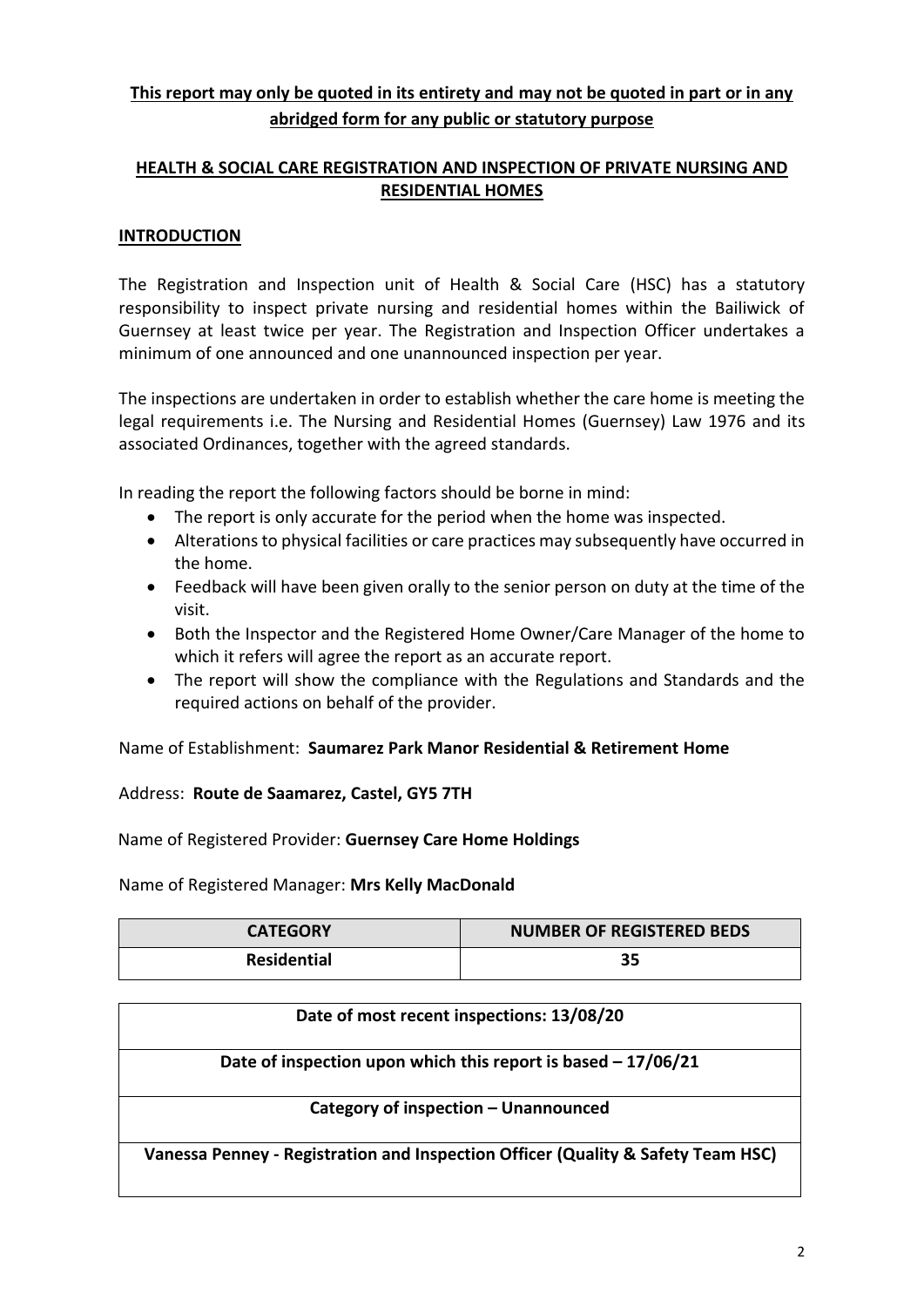#### **Background**

Saumarez Park Manor is a care home in the parish of the Castel. The home consists of residential care rooms and apartments that are privately owned. There is a bus stop right outside of the home, which travels in to town. However, there is parking in the grounds at the back of the home.

The home is a former hotel that has been adapted and extended to provide a safe environment for the people who live and work in the care home. The home has a passenger lift which services all floors.

The garden that leads off of the conservatory provides a lovely area for people to sit out and is also accessible for a person who requires a wheelchair. Saumarez Park is directly opposite the home, which provides opportunity for residents to exercise away from traffic.

The home is registered for up to 35 people who require residential care and all rooms are en-suite. The home does not have a locked door policy, therefore would be unsuitable for a person with dementia who is at risk of leaving the home unsupervised, if not safe to do so.

The Provider of the home and the Registered Care Manager are registered with Health & Social Care which is a legal requirement for care homes.

This inspection was an unannounced inspection which took place on 17/06/21 from 10.00 am – 15.00 pm. On the day of inspection there were 33 people living in the home.

The person undertaking the inspection worksfor Health & Social Care in the Quality & Safety Team. The Registration & Inspection Officer for care homes is a Registered Nurse with a background of working with older people.

On the day of inspection, 8 residents were spoken to with their consent and the following staff were also spoken to; Care Manager, Maintenance Manager and 2 Carers.

Three care plans were examined along with people's Medication Administration Record (MAR), accident/incidents, employee induction programme and appraisal.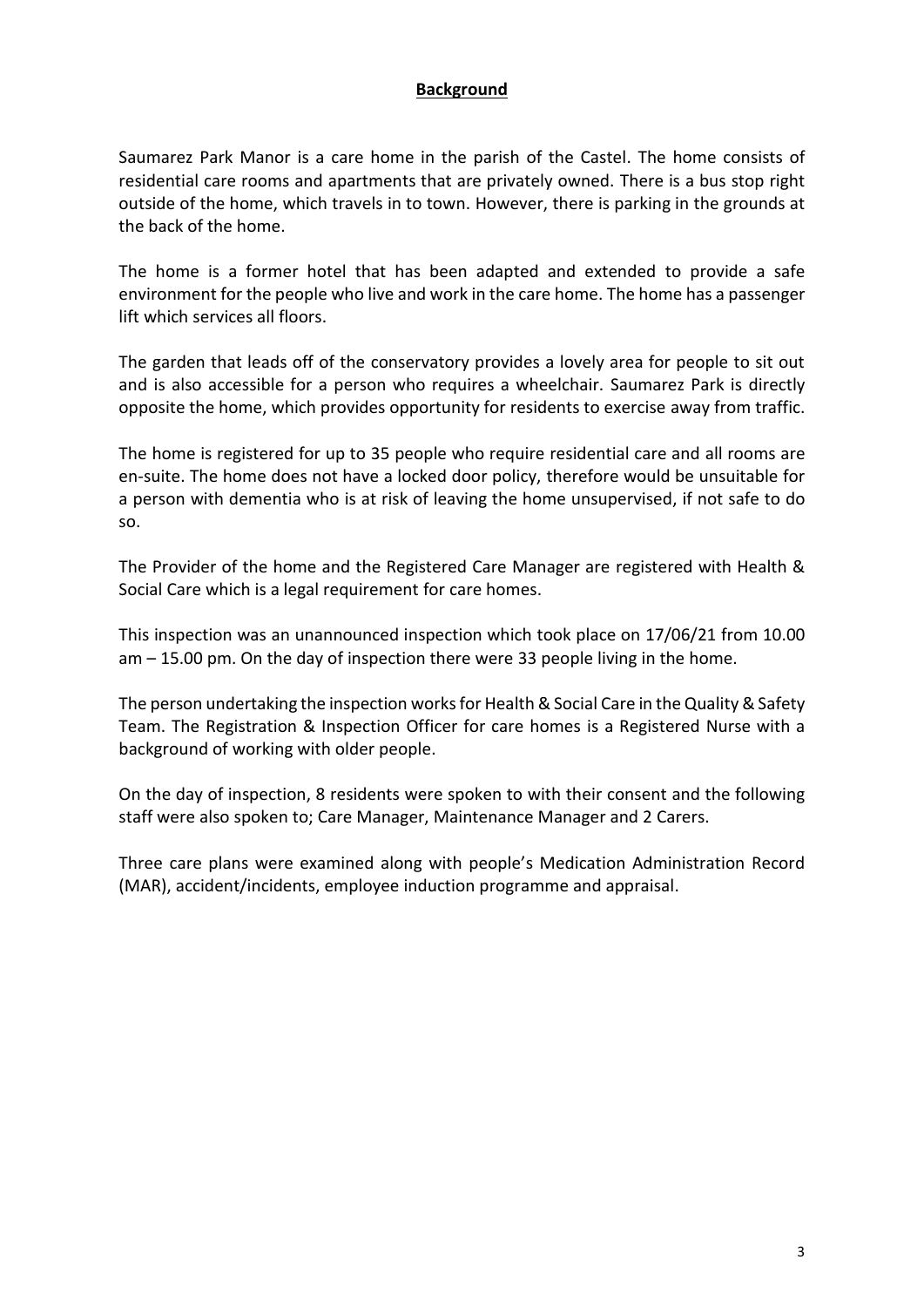#### **SUMMARY OF FINDINGS**

Saumarez Park Manor Residential Home provides a safe environment for the people who live there. The communal areas and garden provide spaces for socialising, or for quiet time, and the atmosphere of the home is welcoming and friendly.

The care in the home is person-centred. Staff appear to have a good understanding of people's, care needs, preferences and chosen routine. There are clear processes in place to monitor risk and to protect people from avoidable harm. People are consulted with planning their care, and residents said they, or their NOK, are kept updated when changes are necessary. Staff work with other healthcare professionals to support people's care needs and to ensure consistent, co-ordinated care.

People have opportunity to provide feedback about the catering in the home and they were very complimentary. Plans are in place to monitor people's dietary intake and concerns are raised with the relevant professional when needed.

People are involved in choosing the activities they wish to take part in, which include a combination of group and one-to-one activities. People have opportunity for regular outings such as shopping and island drives and visiting entertainers also make regular visits.

There is a robust system in place for the recruitment of staff to protect people from abuse. Duty rotas suggest there are sufficient staff on duty on each shift to meet the care needs of the current residents and the staff demonstrated respect and patience when interacting with people and did not appear to be rushed.

A new employee has an induction programme to work through to prepare them for their role. Continued training is offered thereafter throughout the person's employment at the home. An annual appraisal supports the personal and professional development of individuals.

Carers who administer medication undertake training and have regular supervision. An annual competency assessment is completed to ensure continued safe practice.

There is an open and fair culture in the home where staff, residents and visitors are encouraged to give feedback or to raise a concern. Staff have a clear understanding of their role and the Care Manager encourages reflection in practice when things go wrong.

Contracts are in place for the regular checking and inspection of equipment and all staff have access to policies and procedures to support safe working.

The Care Manager understands her regulatory responsibilities. Good governance is in place to monitor quality assurance both in-house and audits undertaken by outside organisations.

Several residents commented that the home is a lovely place to live where they felt safe and well cared for, which is a positive reflection on the Care Manager and her team.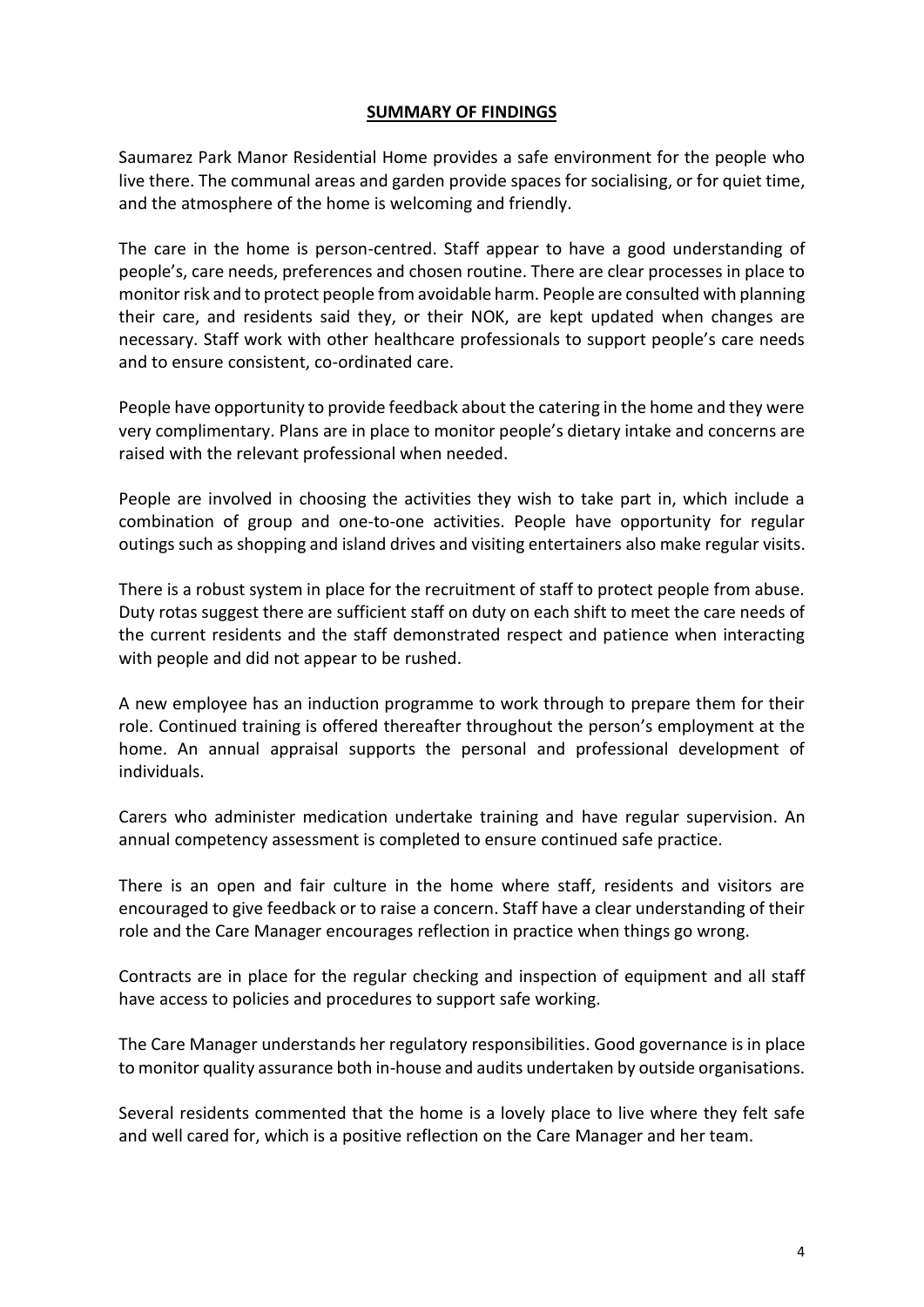# **GUERNSEY STANDARDS FOR CARE HOMES AUDIT**

| Is the service safe?                                                                                                      | <b>YES</b>   | <b>NO</b> | In<br>Part | <b>COMMENTS</b>                                                                                                                                                                                                                                                     |
|---------------------------------------------------------------------------------------------------------------------------|--------------|-----------|------------|---------------------------------------------------------------------------------------------------------------------------------------------------------------------------------------------------------------------------------------------------------------------|
| The care home environment is safe e.g.<br>free of unnecessary clutter, fire exits<br>have clear access and clear signage? | $\mathbf{v}$ |           |            | Corridors and walkways<br>were clear of unnecessary<br>clutter to minimise the<br>risk of falls. Also to ensure<br>good access in the event<br>of a fire if people need to<br>vacate the building who<br>may require the use of a<br>walking aid or a<br>wheelchair |
| The home is clean, free of unpleasant<br>odours and is kept well maintained?                                              | $\mathbf v$  |           |            | Good level of<br>housekeeping.<br>Maintenance book<br>accessible to all staff to<br>log where there are<br>repairs/attention<br>required. A regular<br>'walkthrough' is<br>undertaken by the Care<br>Manager and the<br>Maintenance Manager                         |
| Flooring is in good state of repair $-$ no<br>trip hazards?                                                               | $\mathbf v$  |           |            |                                                                                                                                                                                                                                                                     |
| Lighting is adequate throughout the<br>home to reduce the risk of trips and<br>falls?                                     | $\mathbf v$  |           |            |                                                                                                                                                                                                                                                                     |
| Fire equipment is regularly checked and<br>maintained?                                                                    | $\mathbf v$  |           |            | Outside contractor<br>undertakes regular checks<br>and the Provider receives<br>a report                                                                                                                                                                            |
| Fire alarm is tested each week and this is<br>logged?                                                                     | $\mathbf v$  |           |            |                                                                                                                                                                                                                                                                     |
| A call bell is available in every room?                                                                                   | $\mathbf{v}$ |           |            | The call bells in the rooms<br>are portable so if a<br>resident is sitting<br>anywhere in their room or<br>other part of the home or<br>in the garden they can<br>take their call bell with<br>them                                                                 |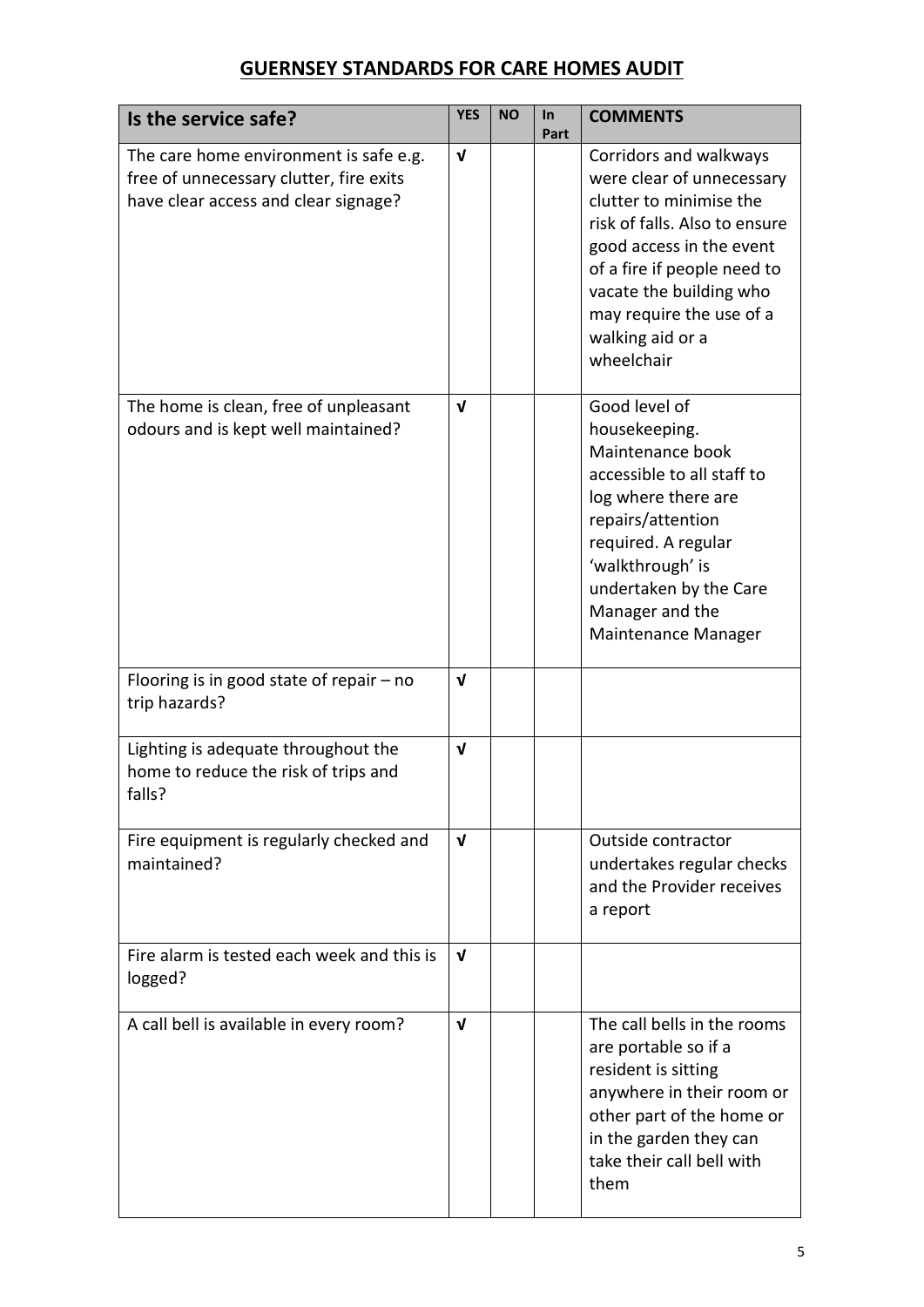| Checks for water storage etc for the<br>prevention of Legionella are undertaken<br>by a trained person e.g. Contractor,<br>Home Maintenance Team? | $\mathbf v$  | Home's maintenance<br>department undertakes<br>and keep records, which<br>the Maintenance Manager<br>and Provider oversee                                                                                                                                                                 |
|---------------------------------------------------------------------------------------------------------------------------------------------------|--------------|-------------------------------------------------------------------------------------------------------------------------------------------------------------------------------------------------------------------------------------------------------------------------------------------|
| Staff have an understanding of the<br><b>Control Of Substances Hazardous to</b><br>Health (COSHH)?                                                | V            | Online module completed<br>by Carers, housekeeping<br>and maintenance team                                                                                                                                                                                                                |
| There is a preparedness plan in place to<br>manage the home in the case of a<br>pandemic e.g. good stocks of PPE?                                 | $\mathbf{v}$ | This is well organised and<br>is kept updated of any<br>changes with staff,<br>residents and new<br>information received                                                                                                                                                                  |
| Recruitment checks are undertaken prior<br>to the employment of staff (DBS,<br>references)?                                                       | $\mathbf{V}$ | Enhanced DBS checks are<br>completed for all staff.<br>Where a person has not<br>received their DBS prior to<br>commencing their<br>employment the person<br>does not work<br>unsupervised until this is<br>received                                                                      |
| The staffing levels are adequate to meet<br>the care needs of the people living in the<br>home?                                                   | $\mathbf v$  | On duty during the<br>morning shift the Care<br>Manager is on duty with 5<br>Carers. During the<br>afternoon from 2-5 the<br>Care Manager is on duty<br>with 2 Carers. During the<br>evening shift there are 3<br>Carers from 5-8 pm, and 2<br>Carers at all times from<br>8pm until 8am. |
| People feel safe and well cared for?                                                                                                              | $\mathbf v$  | Residents spoken to said<br>the care provided is very<br>good and they feel well-<br>looked after and safe in<br>the home as staff are<br>never very far away if<br>needed                                                                                                                |
| People's identified risks are recorded in<br>their care plan?                                                                                     | V            | The information also<br>includes the steps taken to<br>minimise an identified risk                                                                                                                                                                                                        |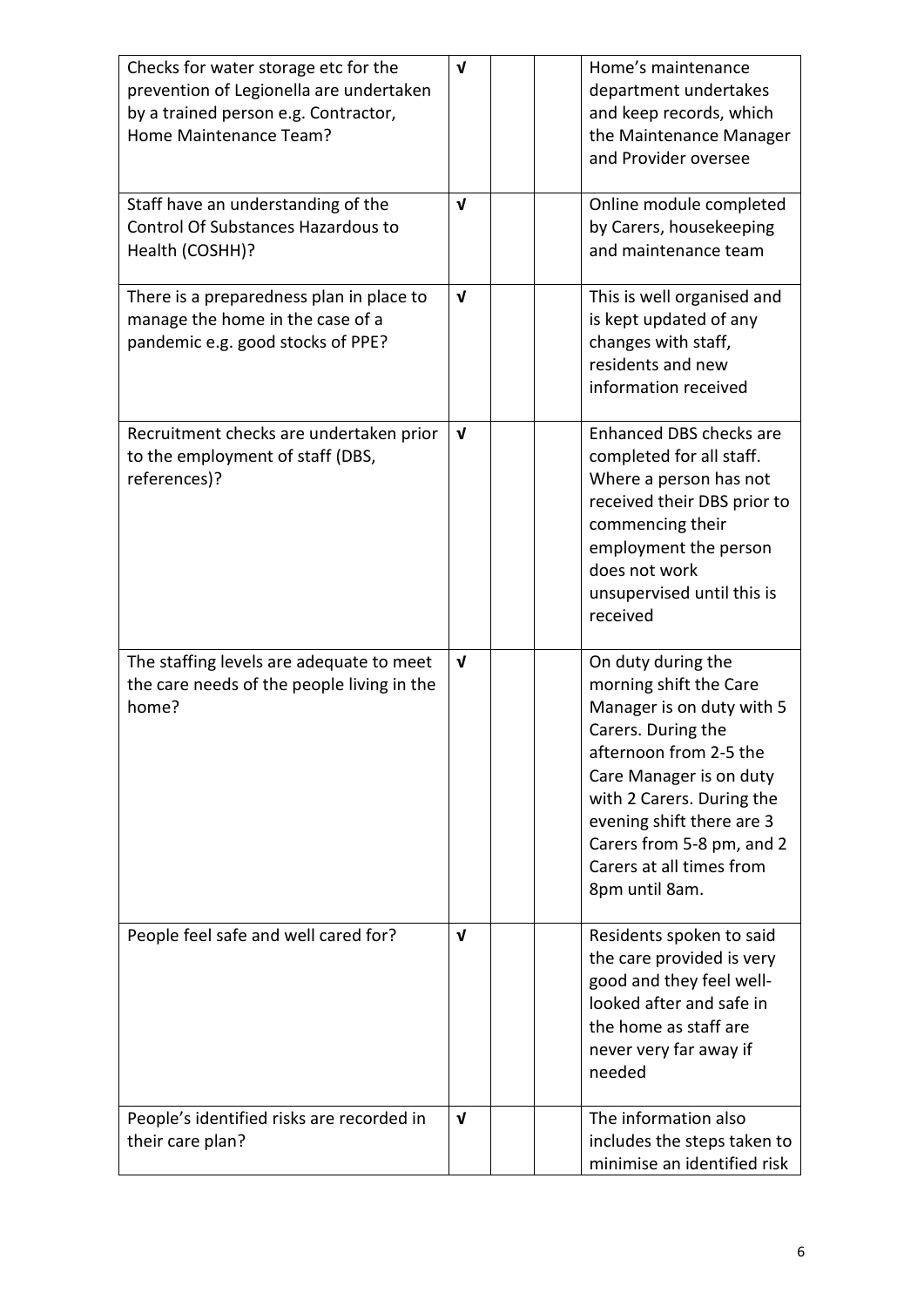|                                                                                                                   | and the continued<br>observations to be taken                                                                                                                                                                                                  |
|-------------------------------------------------------------------------------------------------------------------|------------------------------------------------------------------------------------------------------------------------------------------------------------------------------------------------------------------------------------------------|
|                                                                                                                   |                                                                                                                                                                                                                                                |
| People's medication is ordered, stored,<br>V<br>administered and disposed of in line with<br>current regulations? | Policies and procedures in<br>place appear to be<br>followed by the Carers<br>who are trained to<br>administer and manage<br>medication in a safe way                                                                                          |
| $\mathbf{v}$<br>Medication no longer in use, is not<br>stockpiled and is returned to pharmacy?                    | Returns book completed<br>with medication being<br>returned to pharmacy<br>when no longer required                                                                                                                                             |
| Staff who administer medication have<br>V<br>completed training?                                                  | The Care Manager<br>undertakes the initial<br>training with staff and<br>then undertakes an annual<br>competency assessment,<br>which is documented.<br>Currently trialling the Blue<br>Stream online medication<br>module for training        |
| Accidents and incidents that occur in the<br>$\mathbf v$<br>home are recorded?                                    | Recorded in each person's<br>electronic file and also a<br>paper copy is recorded for<br>monitoring trends e.g.<br>same person falling, same<br>area of the home, same<br>time of day etc                                                      |
| Accidents/incidents include remedial<br>$\mathbf v$<br>measures to minimise further risk?                         | Risk assessments are<br>updated when reviewing<br>care plans and especially<br>as a result of a resident<br>experiencing an<br>incident/accident. One<br>resident who had frequent<br>falls was transferred to a<br>ground floor room. A falls |
|                                                                                                                   | bed was put in place and<br>there is a floor pressure<br>sensor mat and a door<br>alarm in place                                                                                                                                               |
| The Registration & Inspection Officer is<br>$\mathbf v$<br>informed if a person is transferred to                 | Has done previously $-$<br>advised to continue this                                                                                                                                                                                            |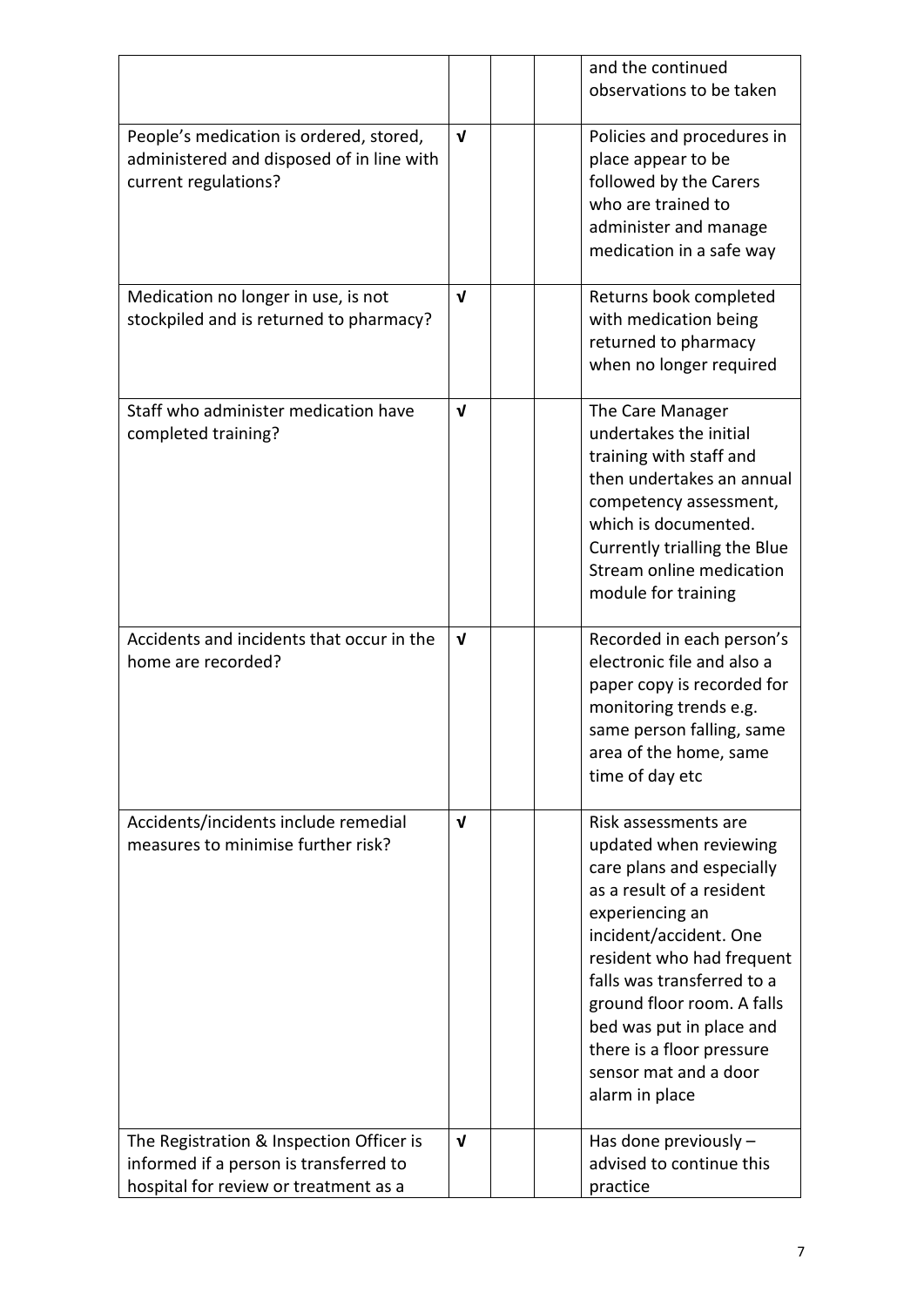| result of an accident/incident in the<br>home?                           |              |                                                                                                                                                                                                                                                                                                   |
|--------------------------------------------------------------------------|--------------|---------------------------------------------------------------------------------------------------------------------------------------------------------------------------------------------------------------------------------------------------------------------------------------------------|
| Staff have undertaken training for<br>safeguarding?                      | $\mathbf{v}$ | Safeguard training is<br>undertaken online by all<br>staff and this is updated<br>annually                                                                                                                                                                                                        |
| Safeguard alerts are raised when<br>necessary?                           | $\mathbf{v}$ | Has done so previously<br>and advised to continue                                                                                                                                                                                                                                                 |
| Where dementia care is provided<br>training has been provided for staff? | $\mathbf{v}$ | Staff have completed<br>online training for<br>dementia care. Although<br>the home does not<br>specialise in dementia<br>care, some residents<br>experience cognitive<br>decline, which requires<br>staff to understand how<br>these changes affect a<br>person's daily life and<br>communication |

| Is the service effective?                                                                                    | <b>YES</b>   | <b>NO</b> | $\ln$<br>part | <b>COMMENTS</b>                                                                                                                                                    |
|--------------------------------------------------------------------------------------------------------------|--------------|-----------|---------------|--------------------------------------------------------------------------------------------------------------------------------------------------------------------|
| Care plans are person centred?                                                                               | $\mathbf{v}$ |           |               | Care plans contain clear<br>instructions for Carers to<br>follow, which are based on<br>each person's likes and<br>dislikes, preferences and<br>chosen routine     |
| A person (NOK where appropriate) are<br>able to discuss their care with the person<br>in charge at any time? | $\mathbf{v}$ |           |               | Discussions with NOK in<br>relation to care are<br>documented                                                                                                      |
| Staff interactions with people are<br>positive?                                                              | $\mathbf{v}$ |           |               | Various interactions were<br>observed throughout the<br>day where staff showed<br>kindness and compassion;<br>no concerns were raised                              |
| Decisions are made for a person who<br>does not have capacity with the relevant<br>person/people?            | $\mathbf{v}$ |           |               | Some residents have a<br>guardianship or Power of<br>Attorney in place. Where<br>this is not in place, best<br>interest decisions are<br>made in consultation with |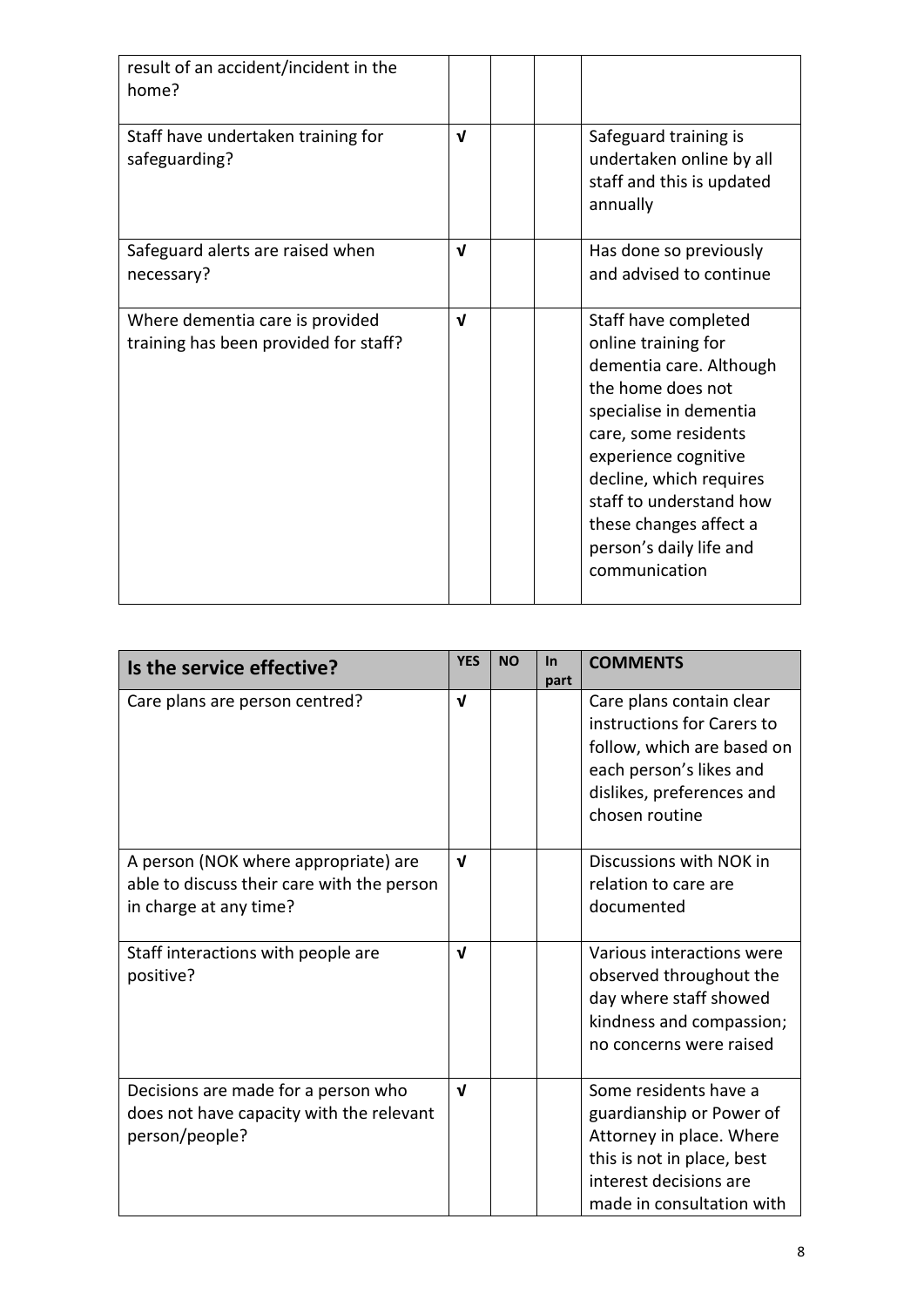|                                                                                                          |              | the person's NOK, GP and<br>other relevant healthcare<br>professionals that are<br>involved with the person's<br>care.                                                                                                                                           |
|----------------------------------------------------------------------------------------------------------|--------------|------------------------------------------------------------------------------------------------------------------------------------------------------------------------------------------------------------------------------------------------------------------|
| Access is made available to other<br>healthcare professions to benefit the<br>person's care?             | $\mathbf{v}$ | Involvement from GP,<br>Social Worker, Community<br>Nurses, Palliative Care<br>Nurses, Psychiatrist, CPN,<br>Tissue Viability Nurse,<br>Chiropodist etc as needed                                                                                                |
| People are able to move around the<br>home freely if safe and able to do so?                             | $\mathbf{v}$ | Observed throughout the<br>day. All residents have a<br>moving & handling<br>assessment in place which<br>is reviewed regularly and<br>have the appropriate<br>equipment to support<br>them with their<br>independence                                           |
| People are able to go out independently<br>or with family & friends if well enough<br>and safe to do so? | $\mathbf v$  | Residents who were<br>spoken to gave examples<br>of the outings they enjoy<br>such as shopping trips,<br>lunch outings, visits to<br>garden centres and to see<br>other family members                                                                           |
| People choose when they want to get up<br>and go to bed?                                                 | V            | Confirmed in conversation<br>with residents                                                                                                                                                                                                                      |
| Meals, snacks and beverages are<br>provided throughout the day?                                          | $\mathbf{v}$ | Snacks and beverages are<br>served in between main<br>meals and a resident can<br>ask for a drink at any time.<br>There is also a kitchenette<br>adjacent to the<br>conservatory where<br>residents and relatives can<br>make a drink if safe to do<br><b>SO</b> |
| There is access to a snack or beverage<br>during the night?                                              | V            |                                                                                                                                                                                                                                                                  |
| People are satisfied with the meal<br>choices in the home?                                               | $\mathbf{v}$ | Residents spoken to said<br>the meals are good. The                                                                                                                                                                                                              |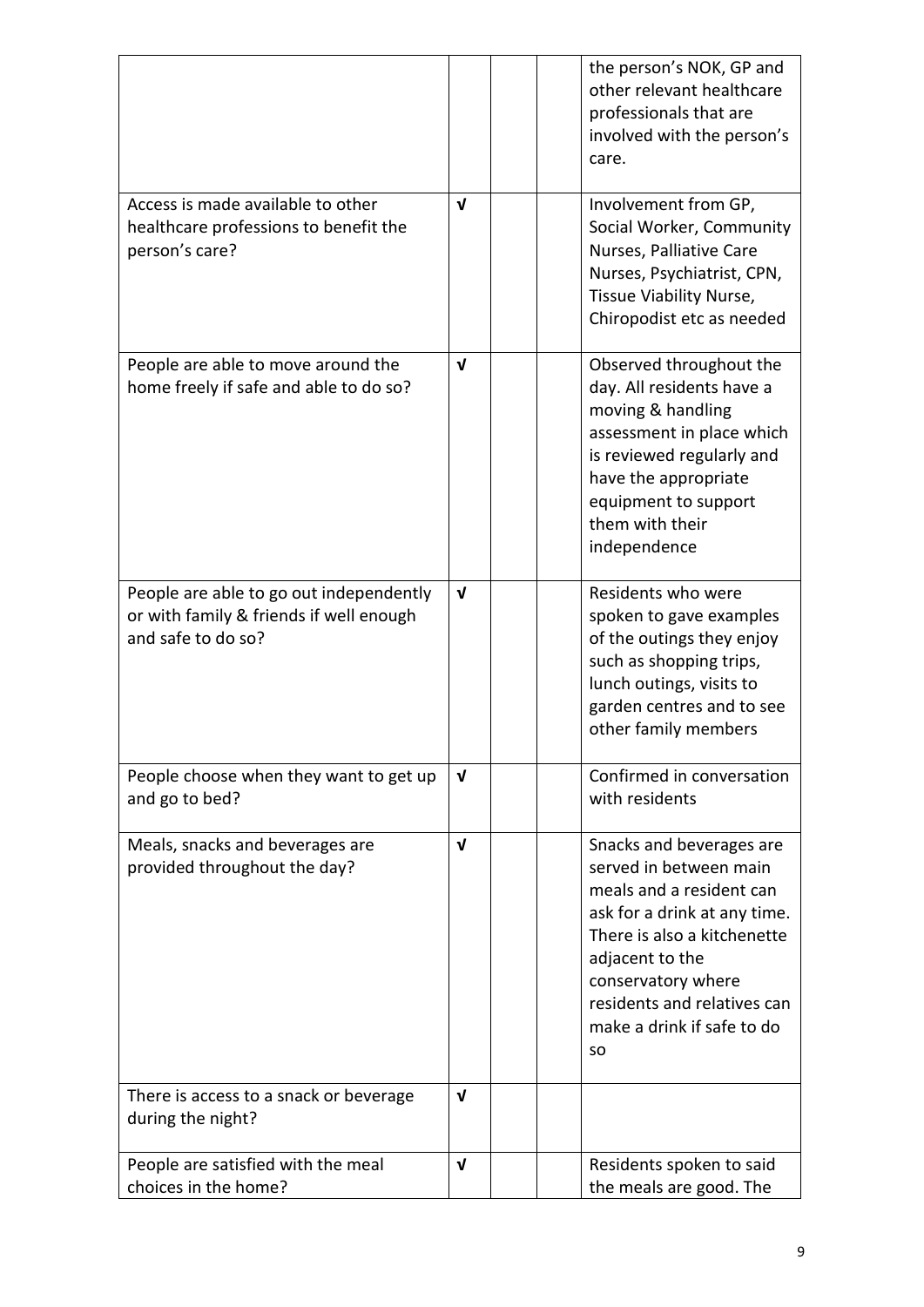|                                                                                                    |              |  | feedback at a recent<br>residents' meeting<br>indicated that people are<br>happy with the menu<br>choices                                                                                                                                                   |
|----------------------------------------------------------------------------------------------------|--------------|--|-------------------------------------------------------------------------------------------------------------------------------------------------------------------------------------------------------------------------------------------------------------|
| All new employees have an induction<br>programme?                                                  | $\mathbf{v}$ |  | Documented programme<br>in place. Care Manager<br>and Senior Carer oversee                                                                                                                                                                                  |
| There is adequate supervision for all<br>staff?                                                    | $\mathbf{v}$ |  | Care Manager also works<br>'on the floor' on some<br>shifts to work with<br>individual Carers. She also<br>provides the training for<br>staff who administer<br>medication. She is also a<br>VQ assessor for the staff<br>who are undertaking this<br>award |
| All staff undertake regular training for<br>their role throughout their employment<br>in the home? | $\mathbf{v}$ |  | <b>Combination of Blue</b><br>Stream online training and<br>in-house sessions or<br>within the company's<br>other homes. Access to<br>HSC training sessions also                                                                                            |

| Is the service caring?                                                  | <b>YES</b>   | <b>NO</b> | $\ln$<br>part | <b>COMMENTS</b>                                                                                                                                          |
|-------------------------------------------------------------------------|--------------|-----------|---------------|----------------------------------------------------------------------------------------------------------------------------------------------------------|
| Do people appear well cared for?                                        | $\mathbf{v}$ |           |               | Residents looked relaxed<br>and happy in the home<br>and appeared well-cared<br>for. Rooms were clean and<br>tidy                                        |
| Do people feel that they are involved in<br>decisions about their care? | $\mathbf{v}$ |           |               | Reviews are documented<br>with the name and<br>association of the<br>person/s involved                                                                   |
| Do people have a choice of where to eat<br>their meals?                 | $\mathbf{v}$ |           |               | The dining room is<br>encouraged but some<br>residents eat in their room<br>if they choose, or are<br>unwell and this does not<br>appear to be a problem |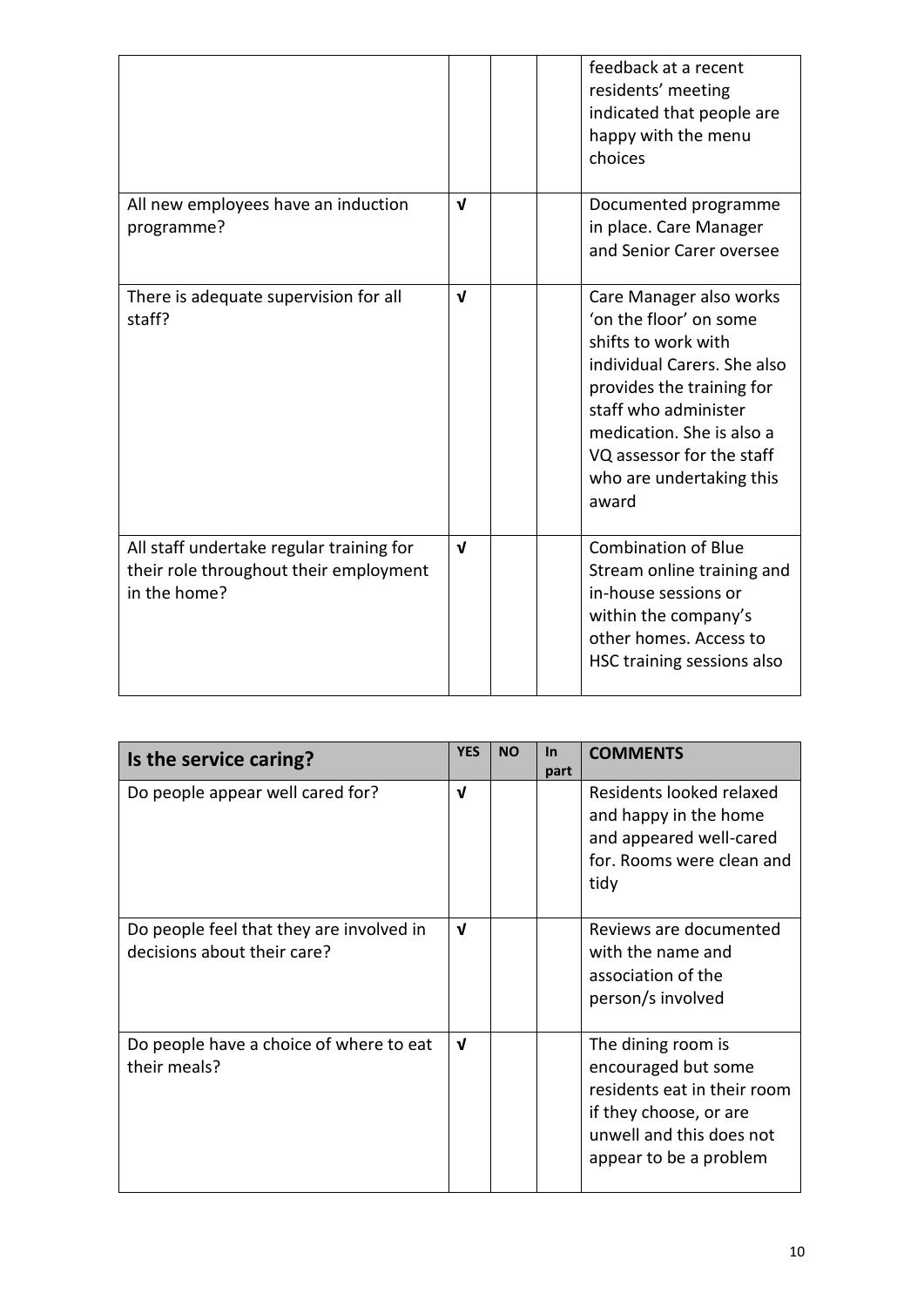| Do people appear relaxed in the<br>company of staff?                                                 | V            |  | Residents always<br>appeared happy to<br>interact with staff |
|------------------------------------------------------------------------------------------------------|--------------|--|--------------------------------------------------------------|
| Is the atmosphere of the home warm<br>and friendly?                                                  | $\mathbf{v}$ |  | Staff were cheerful and<br>welcoming                         |
| Do staff appear polite, kind and<br>respectful?                                                      | V            |  | Observed during resident<br>and staff interactions           |
| Do staff knock on a person's door and<br>wait to be invited in before entering?                      | $\mathbf{v}$ |  | Observed                                                     |
| Are visitors made to feel welcome e.g.<br>offered a cup of tea or have somewhere<br>to make a drink? | $\mathbf{v}$ |  |                                                              |
| Records are stored securely for<br>confidentiality and data protection?                              | $\mathbf{v}$ |  | Electronic records which<br>are password protected           |

| Is the service responsive?                                                                       | <b>YES</b>   | <b>NO</b> | <b>In</b><br>part | <b>COMMENTS</b>                                                                                                                                                                                                                                                                         |
|--------------------------------------------------------------------------------------------------|--------------|-----------|-------------------|-----------------------------------------------------------------------------------------------------------------------------------------------------------------------------------------------------------------------------------------------------------------------------------------|
| Call bells are answered promptly?                                                                | $\mathbf{v}$ |           |                   | Observed during the day<br>and confirmed by<br>residents that this was<br>also so if they required<br>assistance at night. Time<br>that a call bell rings and is<br>answered is also logged<br>electronically for auditing                                                              |
| Care plans are up to date and are<br>reviewed regularly?                                         | V            |           |                   | Clear indication recorded<br>when care has been<br>reviewed and changes<br>have been made                                                                                                                                                                                               |
| Care plans show an understanding of a<br>person's chosen routine, preferences,<br>managed risks? | $\mathbf{v}$ |           |                   | Good information<br>provided, which suggested<br>staff have a good<br>understanding of<br>individual risks,<br>preferences, routines and<br>ability and the level of<br>help required to enable a<br>person to maintain<br>independence with the<br>elements of care they can<br>manage |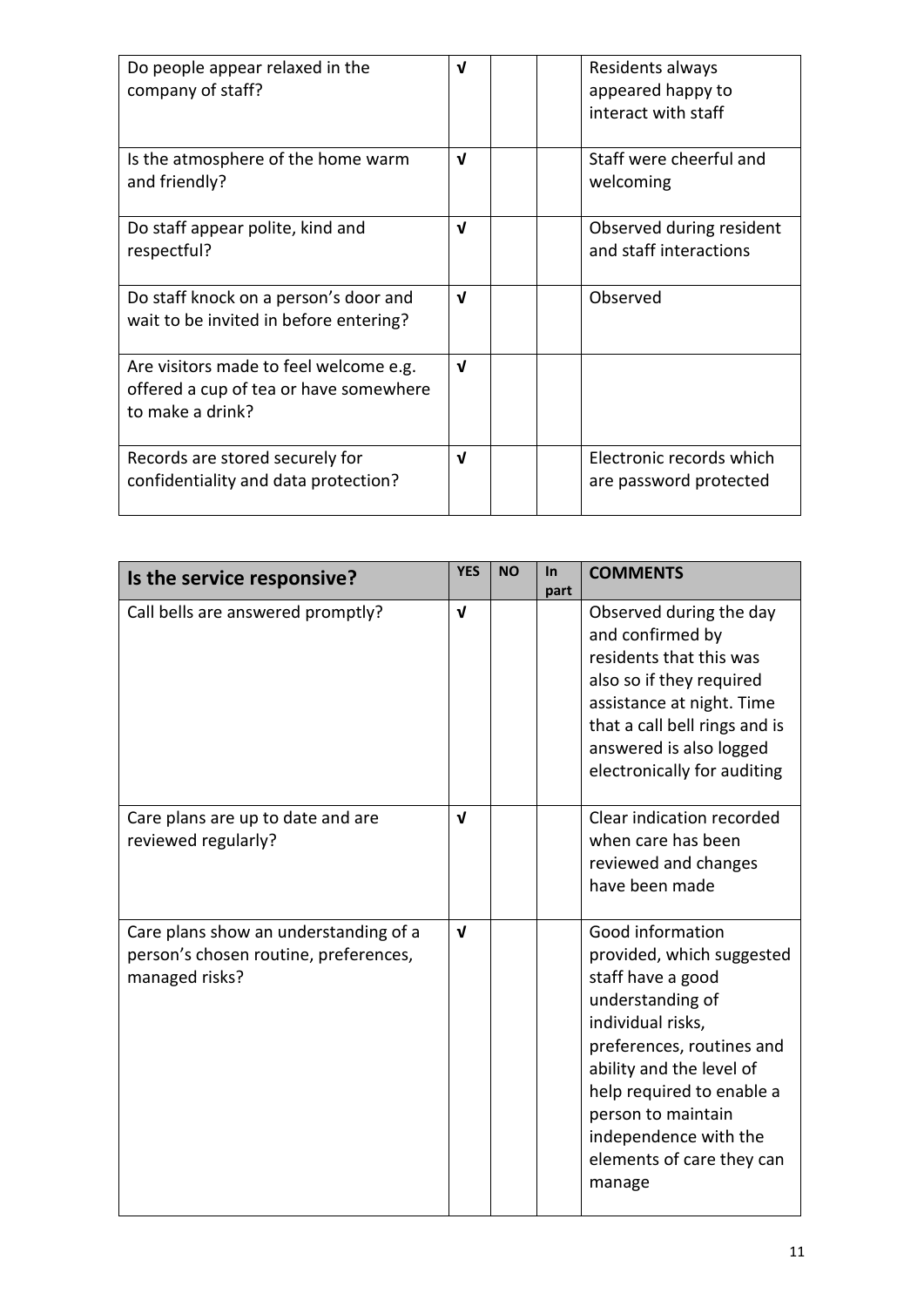| Changing needs are documented and<br>additional support is sought to manage<br>these needs where needed?                              | $\mathbf{v}$ | Daily changes are<br>documented and referrals<br>are made for support and<br>guidance from external<br>healthcare professionals<br>as needed                                                                                                                                                                                            |
|---------------------------------------------------------------------------------------------------------------------------------------|--------------|-----------------------------------------------------------------------------------------------------------------------------------------------------------------------------------------------------------------------------------------------------------------------------------------------------------------------------------------|
| People's nutritional status is regularly<br>monitored? E.g. person weighed<br>regularly and a record is maintained                    | $\mathbf v$  | 3-monthly monitoring -<br>more frequently where<br>there is a concern. A chart<br>displays loss/gain at a<br>glance                                                                                                                                                                                                                     |
| Where there is a concern in relation to a<br>person's weight this is raised with the<br>appropriate person? E.g. Doctor,<br>Dietician | $\mathbf{v}$ | Where a concern is<br>highlighted a referral is<br>made to the person's GP<br>or to a Dietician for<br>further guidance                                                                                                                                                                                                                 |
| Restrictions are kept to a minimum,<br>recorded and discontinued as soon as<br>appropriate?                                           | $\mathbf v$  | Open door policy,<br>therefore if there is a risk<br>of a person wandering<br>away from the home<br>unsupervised, a risk<br>assessment is carried out<br>and measures are put in<br>place to minimise the risk<br>e.g. pressure sensor mat<br>in room, organised<br>outings, encouragement<br>to take part in activities in<br>the home |
| Herbert Protocol in place for a person<br>who has dementia and is at risk of exiting<br>the home unsupervised?                        | $\mathbf{V}$ | Although the home does<br>not provide specialist care<br>for dementia, some<br>residents have cognitive<br>impairment. Therefore,<br>this document is in place<br>for 1 resident $-$ suggested<br>to put in place for 1 other<br>resident also                                                                                          |
| A person or their NOK (where<br>appropriate) are involved with care<br>reviews?                                                       | $\mathbf{v}$ | A resident and the<br>resident's NOK (where<br>appropriate) are kept<br>updated of any changes<br>with care or visits, to or<br>by, healthcare<br>professional, or of any<br>incidents that occur where                                                                                                                                 |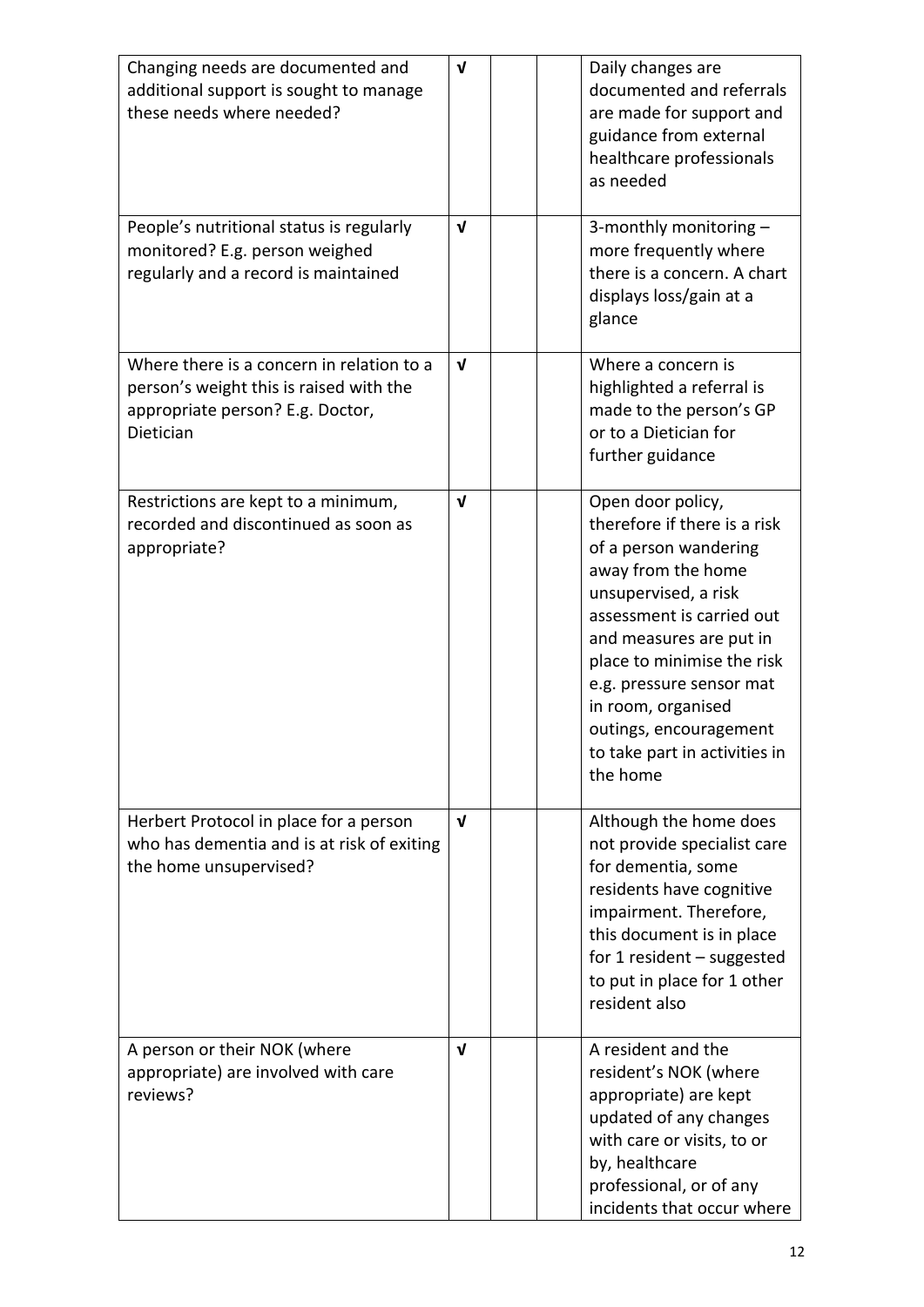|                                                                                                                        |              | their relative has been<br>affected. Community<br><b>Nurses or Social Workers</b><br>are involved in care<br>reviews with NOK where<br>appropriate                                                                                                                                         |
|------------------------------------------------------------------------------------------------------------------------|--------------|--------------------------------------------------------------------------------------------------------------------------------------------------------------------------------------------------------------------------------------------------------------------------------------------|
| Staff are observed being responsive to<br>people's needs?                                                              | $\mathbf v$  |                                                                                                                                                                                                                                                                                            |
| Where dementia care is provided staff<br>have an understanding of behaviour<br>changes? E.g. Sundowning                | $\mathbf{v}$ | Although the home does<br>not generally provide care<br>for people with dementia,<br>Carers have undertaken<br>some training for<br>dementia care to enable<br>them to develop an<br>understanding of care<br>needs for a person with<br>dementia and the use of<br>distraction techniques |
| People have access to other services as<br>needed e.g. Dentist, Doctor, Optician<br>etc?                               | $\mathbf{v}$ | Appointments are<br>generally made in<br>consultation with a<br>resident's NOK with<br>resident's consent (as<br>appropriate)                                                                                                                                                              |
| The team seek appropriate support<br>when a person is receiving end of life<br>care?                                   | $\mathbf v$  | <b>Community Nurses and</b><br><b>Palliative Care Team</b><br>provide additional support<br>and guidance to the care<br>team in the home as<br>needed following a<br>referral from the GP or<br>Care Manager                                                                               |
| A Hospital Passport or similar<br>information is kept updated for a person<br>who needs to be transferred to hospital? | $\mathbf{v}$ | <b>Transfer documents</b><br>printed off of the person's<br>electronic record when a<br>person is admitted to<br>hospital to inform of the<br>person's assistance<br>required with the<br>activities of daily living                                                                       |
| Does the home provide time for social<br>stimulation and activity?                                                     | $\mathbf v$  | There is an Activity Liaison<br>in the team who provides<br>activity time on a Monday                                                                                                                                                                                                      |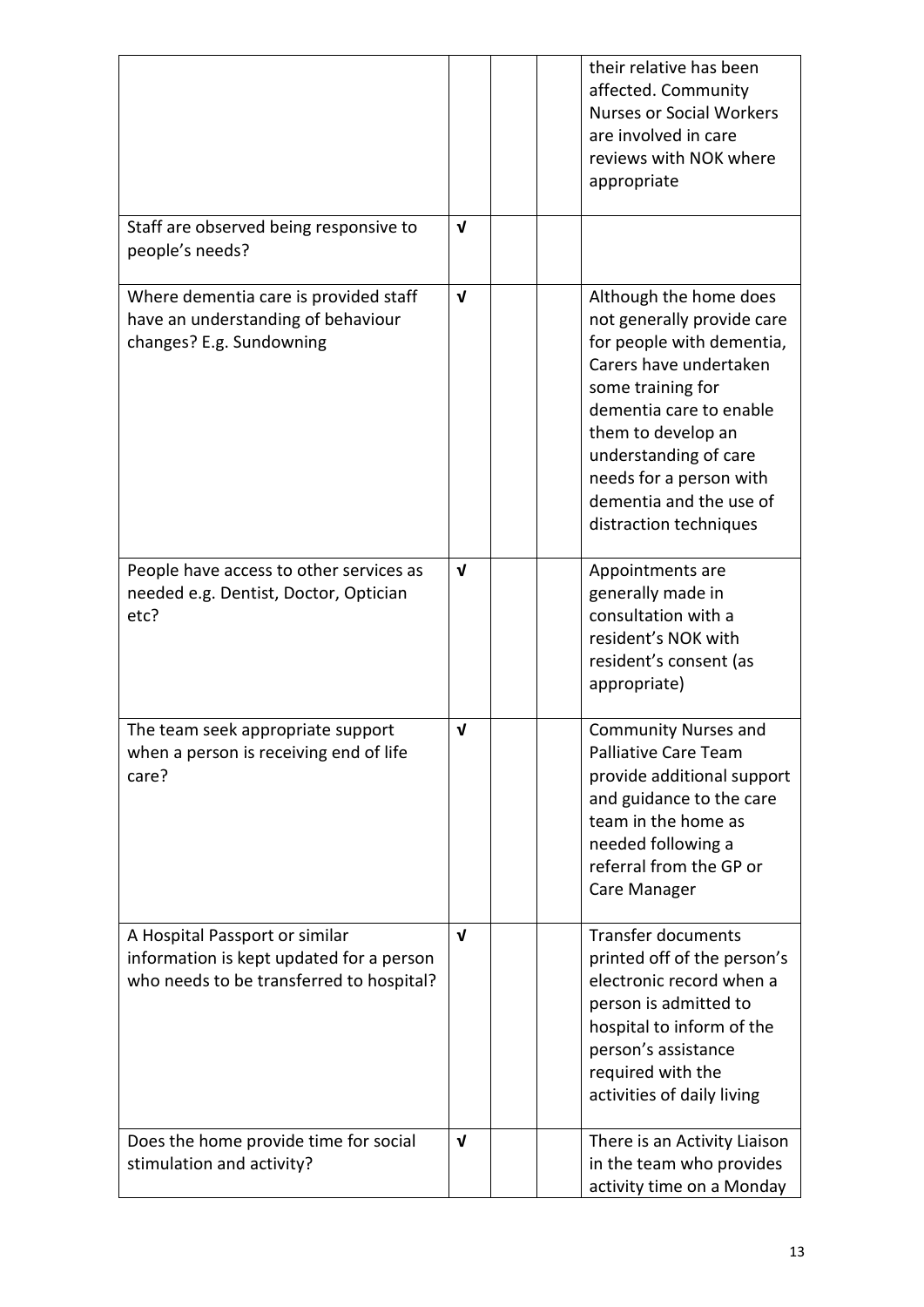|                                                                                                                 |              | and Thursday morning and<br>a varied programme is<br>provided for both<br>activities in the home and<br>out in the wider<br>community                                                                                                 |
|-----------------------------------------------------------------------------------------------------------------|--------------|---------------------------------------------------------------------------------------------------------------------------------------------------------------------------------------------------------------------------------------|
| Are the activities appropriate and take in<br>to account people's hobbies and<br>interests?                     | $\mathbf v$  | The activity programme is<br>based on people's hobbies<br>and interests and are very<br>much led by what<br>residents want to do and<br>enjoy doing and takes in<br>to account a person's<br>ability so nobody misses<br>out          |
| Activities are available which specifically<br>support people with dementia? E.g.<br>Tovertafel                 | N/A          |                                                                                                                                                                                                                                       |
| Does the home provide outings away<br>from the home e.g. bus trips or one-to-<br>one outings?                   | $\mathbf{v}$ | The home has a vehicle for<br>regular outings e.g. island<br>drive, shopping trips, visits<br>to garden centre or animal<br>centres. Some residents<br>are looking forward to the<br>annual boat trip the<br>residents are invited to |
| Are people supported to maintain their<br>social networks within the wider<br>community e.g. Age Concern, WRVS? | V            | People are supported to<br>access their social groups<br>within the community $-$<br>Jubilee Day Centre, The<br>Russels Day Centre, Ron<br>Short Day Centre, and<br>Church groups                                                     |
| Are relatives made aware that they are<br>able to take their relative on outings?                               | $\mathbf v$  | <b>Explained during the</b><br>admission discussion -<br>There are several<br>residents that go out<br>regularly with family and<br>friends                                                                                           |
| Is provision made for outside<br>entertainers to visit the home?                                                | $\mathbf v$  | Frequent pet therapy<br>visits and singing sessions                                                                                                                                                                                   |
| Is there a selection of activities for<br>people to do in-house for those people                                | $\mathbf{v}$ | There are board games,<br>puzzles, books and                                                                                                                                                                                          |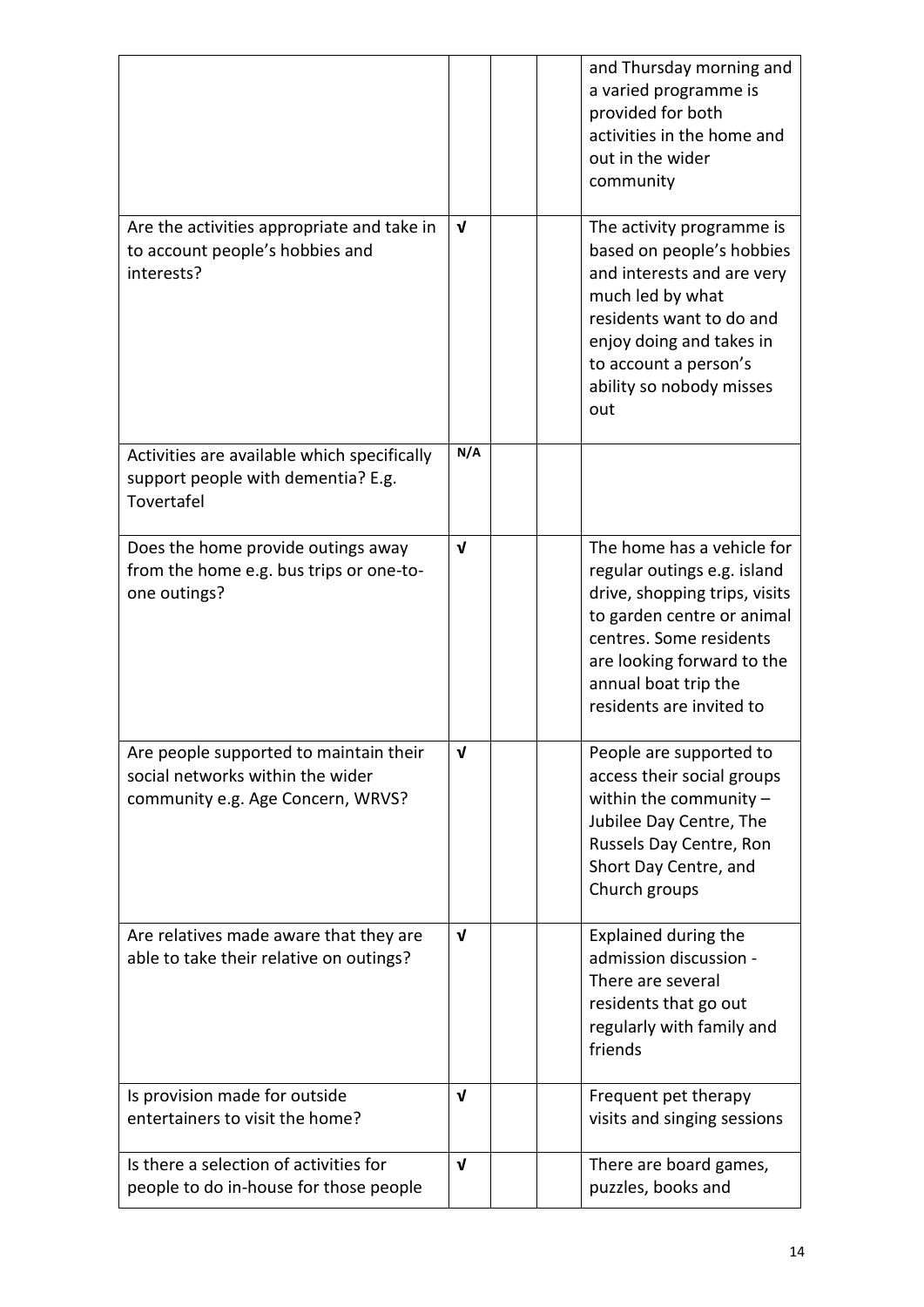| Is the service well-led?                                                                                                     | <b>YES</b>   | <b>NO</b> | In<br>part | <b>COMMENTS</b>                                                                                                                                                                                                                                                                                                          |
|------------------------------------------------------------------------------------------------------------------------------|--------------|-----------|------------|--------------------------------------------------------------------------------------------------------------------------------------------------------------------------------------------------------------------------------------------------------------------------------------------------------------------------|
| There is a complaints policy and<br>procedure in place?                                                                      | $\mathbf v$  |           |            |                                                                                                                                                                                                                                                                                                                          |
| People know where to locate the<br>complaint policy?                                                                         | $\mathbf{v}$ |           |            | In resident handbook and<br>in the staff handbook.<br>Residents spoken to knew<br>how to raise a concern                                                                                                                                                                                                                 |
| Policies and procedures are in place for<br>staff to follow and these are regularly<br>reviewed?                             | $\mathbf v$  |           |            | All staff have access and<br>know where the policy<br>folder can be located                                                                                                                                                                                                                                              |
| The home appears to be well-run?                                                                                             | $\mathbf{v}$ |           |            | The Care Manager<br>appears very organised<br>and methodical in her<br>work. Processes are in<br>place to support the home<br>to operate smoothly<br>feedback from residents<br>and staff supports this<br>finding                                                                                                       |
| Does the culture of the home enable<br>people to voice their views and<br>suggestions?                                       | $\mathbf{v}$ |           |            | There is an open culture in<br>the home. Collective<br>decision-making by staff<br>and residents informs the<br>team's work and the<br>development of services<br>and care delivery                                                                                                                                      |
| People's views and suggestions are<br>sought? E.g. resident meetings, relatives'<br>meetings, questionnaires, suggestion box | $\mathbf{V}$ |           |            | The management hold a<br>resident's meeting 6-<br>monthly and the Activity<br>Liaison has regular group<br>discussions with residents<br>during activities. Relatives<br>speak to the staff regularly<br>when visiting and offer<br>feedback during these<br>discussions, which the<br>Care Manager actions as<br>needed |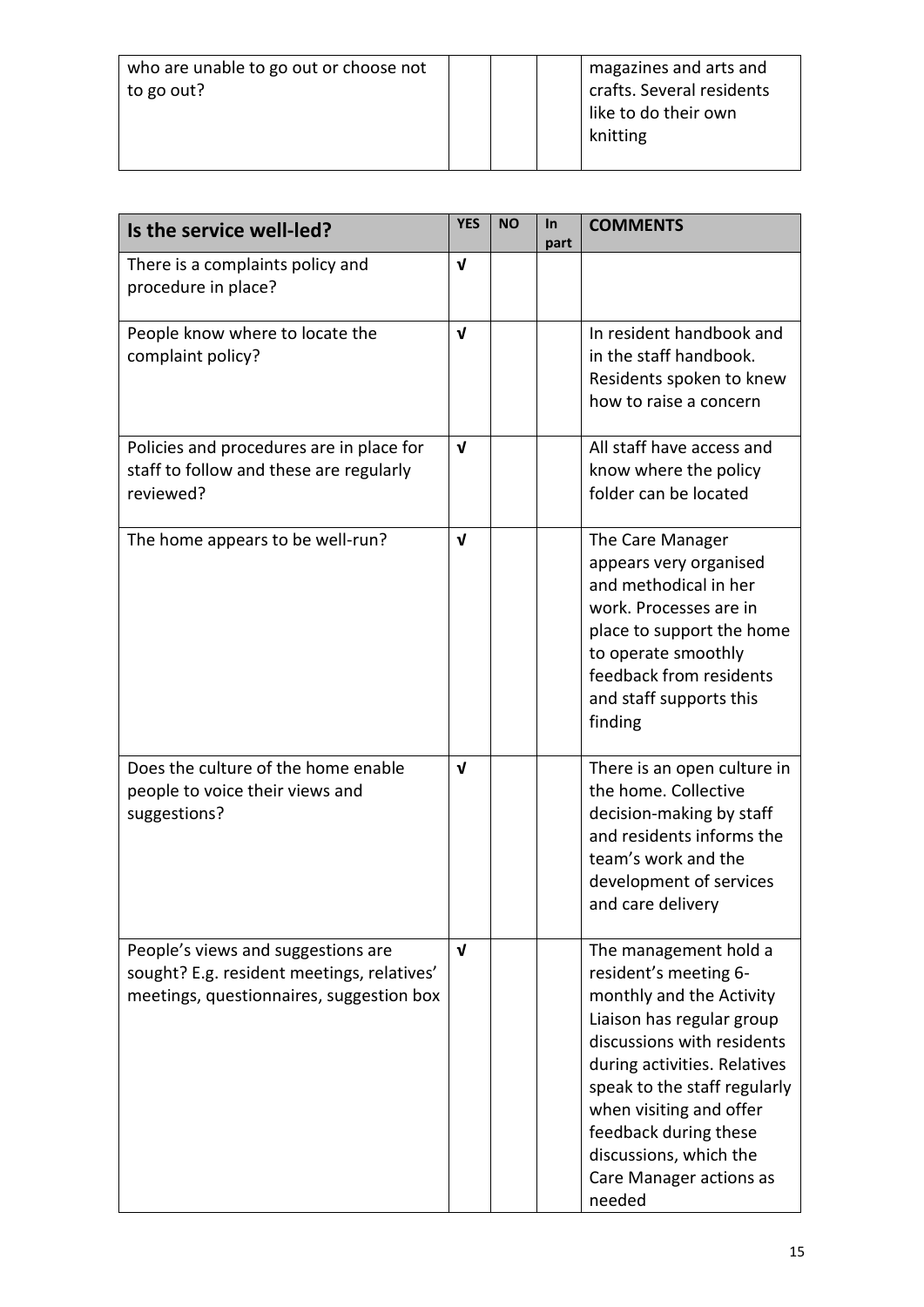| People feel their views and suggestions<br>are listened to and are acted upon?                                                                                                       | $\mathbf{v}$ | Confirmed in conversation<br>with residents                                                                                                                                                                        |
|--------------------------------------------------------------------------------------------------------------------------------------------------------------------------------------|--------------|--------------------------------------------------------------------------------------------------------------------------------------------------------------------------------------------------------------------|
| Regular staff meetings are held?                                                                                                                                                     | $\mathbf{v}$ | Minutes are kept in a staff<br>file so everyone has access                                                                                                                                                         |
| Staff have an annual appraisal?                                                                                                                                                      | $\mathbf{v}$ | Appraisals are up to date                                                                                                                                                                                          |
| Does the Care Manager monitor quality<br>assurance in the care home?                                                                                                                 | $\mathbf{v}$ | Issues raised as a result of<br>meetings are actioned<br>promptly. Feedback<br>received as a result of<br>audits undertaken both in-<br>house and by outside<br>organisations are also<br>actioned promptly        |
| Recommendations as a result of<br>audits/inspections undertaken by<br>outside organisations are actioned<br>promptly? E.g. Medication Management,<br>Food Hygiene, Infection Control | $\mathbf{v}$ | Pharmacy inspection -<br>July 2019 -<br>recommendations made<br>have been actioned<br>Infection Control audit -<br>July 2020 - 99% achieved<br>Food hygiene inspection -<br>April 2021 - 5-star rating<br>achieved |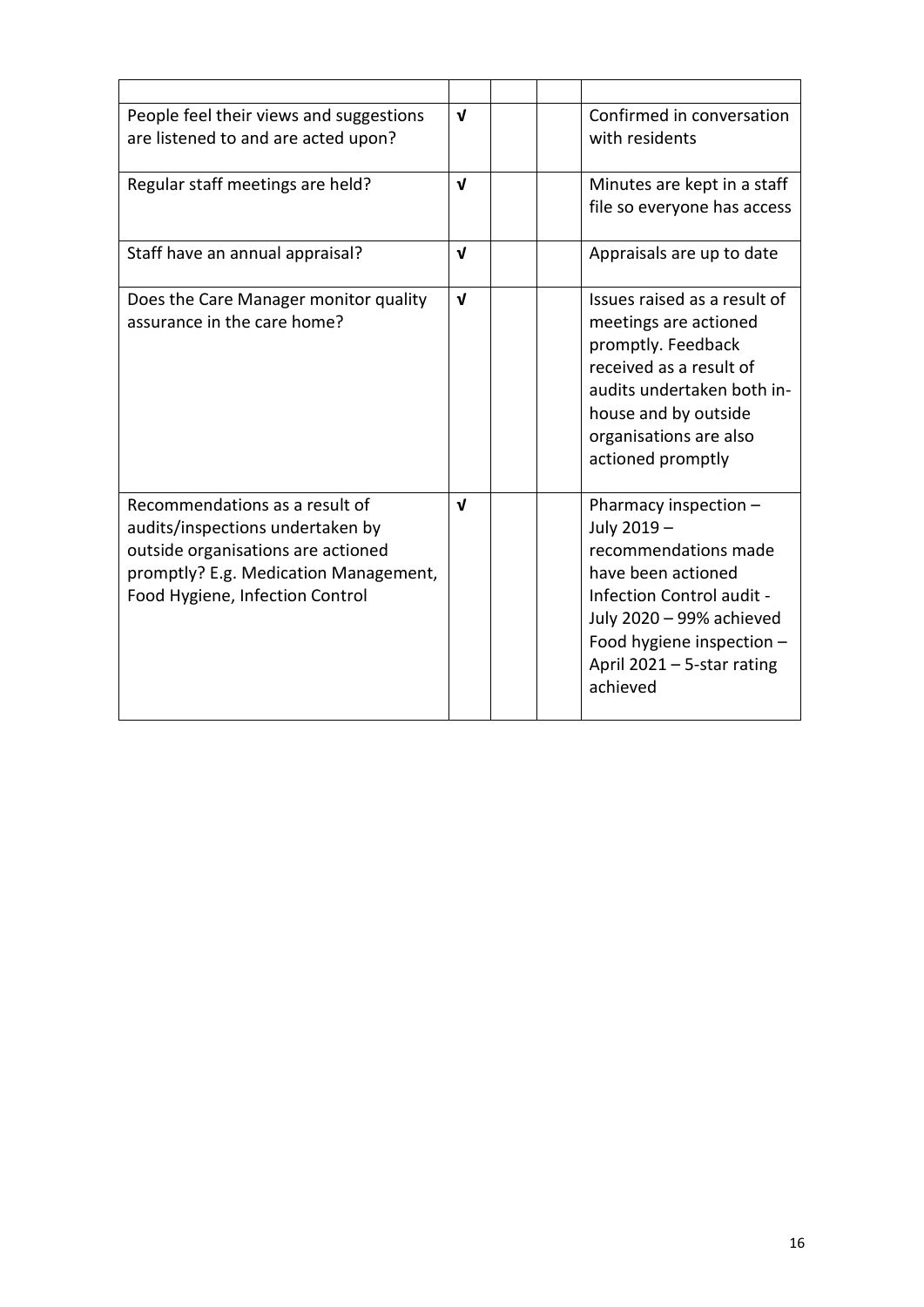#### **Improvement Plan**

Completion of the actions in the improvement plan are the overall responsibility of the home's Care Manager

| <b>Action</b><br>No. | Is the service;<br>Safe?<br><b>Effective?</b><br>Caring?<br><b>Responsive?</b><br>Well-led? | <b>Action</b>                                        | Date action to be<br>achieved | Person/s<br><b>Responsible for</b><br>completion of the<br>action | <b>Compliance check</b><br>date: | Through addressing<br>the actions, has this<br>raised any issues<br>that require further<br>action |
|----------------------|---------------------------------------------------------------------------------------------|------------------------------------------------------|-------------------------------|-------------------------------------------------------------------|----------------------------------|----------------------------------------------------------------------------------------------------|
|                      |                                                                                             | There were no concerns to highlight on this<br>visit |                               |                                                                   |                                  |                                                                                                    |
|                      |                                                                                             |                                                      |                               |                                                                   |                                  |                                                                                                    |
|                      |                                                                                             |                                                      |                               |                                                                   |                                  |                                                                                                    |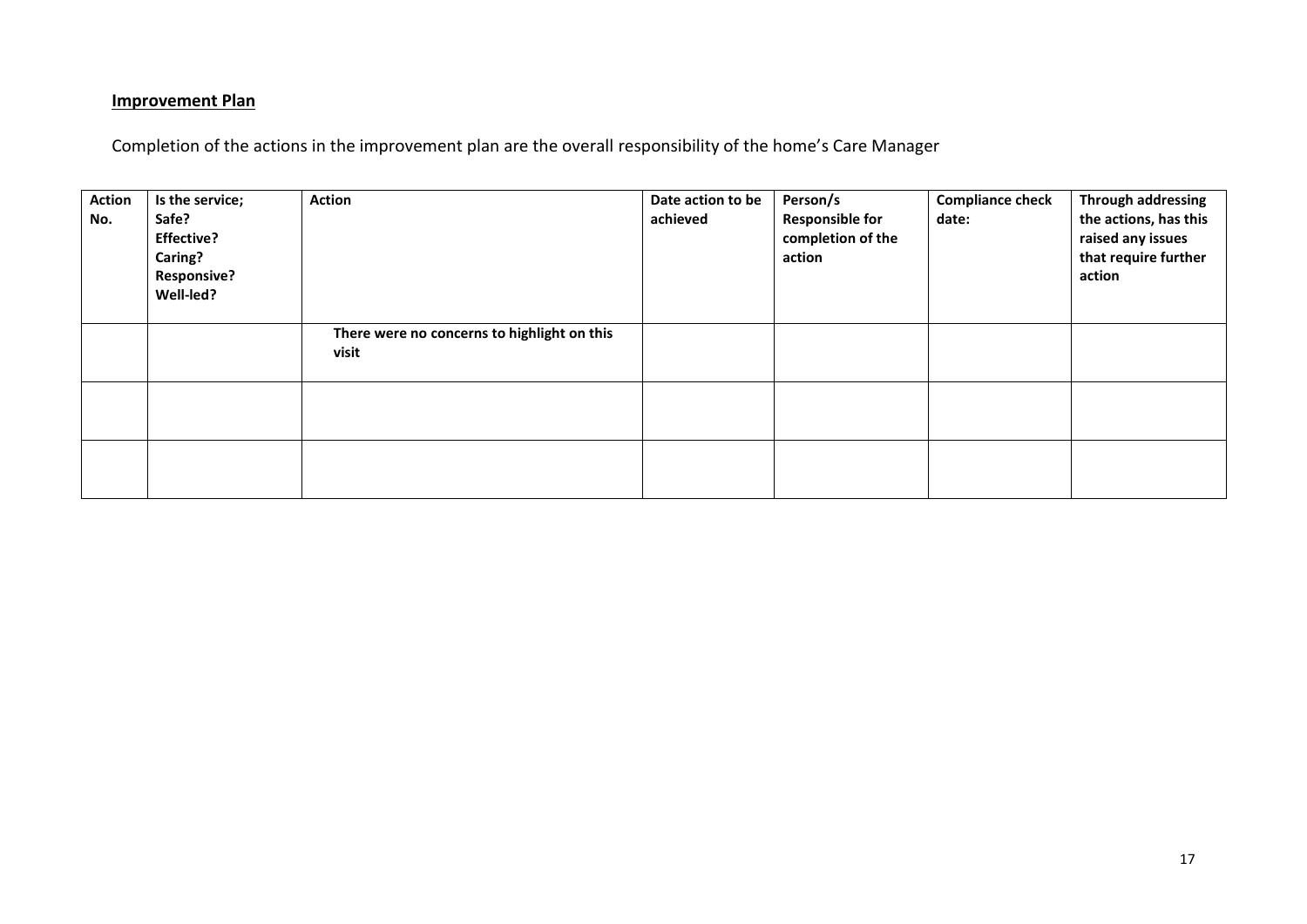# **HOME MANAGER/PROVIDERS RESPONSE**

Please provide the Inspection department of Health & Social Care with an action plan, which indicates how requirements and recommendations are to be addressed and a completion date within the stated timetable.

| <b>No</b> | <b>Recommended works</b> | Action being taken to address<br>requirements | <b>Estimated</b><br>completion<br>date |
|-----------|--------------------------|-----------------------------------------------|----------------------------------------|
|           |                          |                                               |                                        |
|           |                          |                                               |                                        |
|           |                          |                                               |                                        |
|           |                          |                                               |                                        |
|           |                          |                                               |                                        |
|           |                          |                                               |                                        |

| <b>No</b> | Recommended<br>practice developments | Action being taken to address<br>recommendations | <b>Estimated</b><br>completion<br>date |
|-----------|--------------------------------------|--------------------------------------------------|----------------------------------------|
|           |                                      |                                                  |                                        |
|           |                                      |                                                  |                                        |
|           |                                      |                                                  |                                        |
|           |                                      |                                                  |                                        |
|           |                                      |                                                  |                                        |
|           |                                      |                                                  |                                        |
|           |                                      |                                                  |                                        |
|           |                                      |                                                  |                                        |
|           |                                      |                                                  |                                        |
|           |                                      |                                                  |                                        |